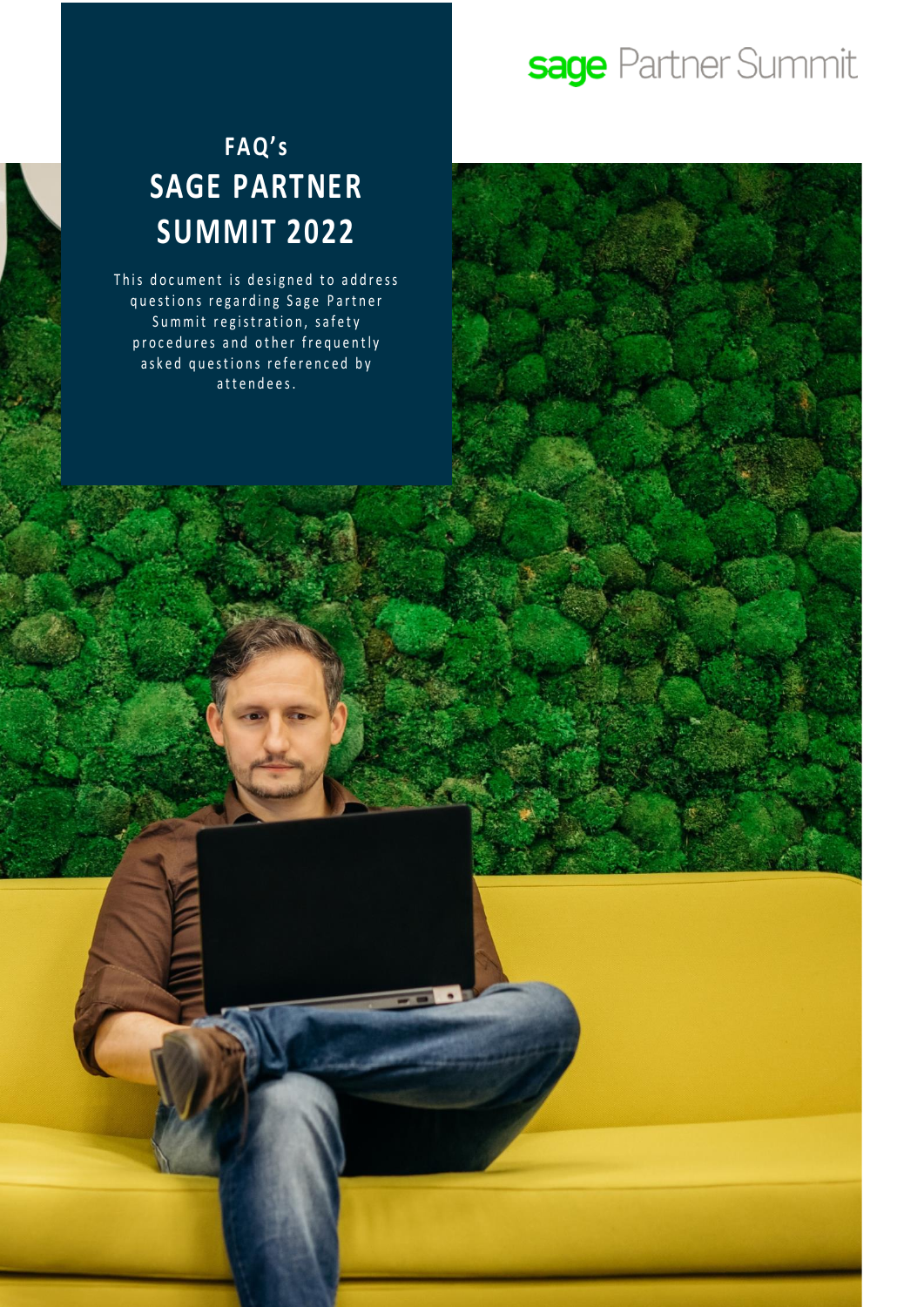## **sage** Partner Summit

### 1. What is Sage Partner Summit?

This 4-day, in-person event is designed exclusively for our partner community, worldwide. Partners are invited to attend to gain insight into Sage's channel strategy and to explore opportunities to BUILD.CONNECT.DELIVER with Sage.

### 2. When is Sage Partner Summit?

Sage Partner Summit will be taking place from June 7-10, 2022. The event will take place in Dallas, TX at the Hilton Anatole.

### 3. Where will Sage Partner Summit take place?

The event will be held at the Hilton Anatole located in Dallas, TX. Sage has secured a discounted rate for attendees at the hotel. To receive the discounted room rate, attendees must reserve a room using this [link](https://book.passkey.com/go/SagePartnerSummit) or by calling 1-800-445-8667 and referring to Sage Partner Summit. Reservations must be made by May 22, 2022.

### 4. Who should attend Sage Partner Summit?

Sage Partner Summit is open to all Sage partners to attend, with content focused on Sage Intacct, Sage Intacct Accountants Program, Sage X3, Sage CRE, and Sage Business Management Solutions (Sage 100, Sage 200, Sage 300).

### 5. Are CPE credits available?

Select learning content will be available for CPE credits. Applicable sessions will notate CPE eligible when we release the session catalog.

### 6. What safety precautions will be put in place for the live event?

Your safety and wellbeing is our top priority, and we will continue to monitor the situation with COVID-19 in Texas. We strive to create a safe and comfortable event experience that everyone can enjoy.

For more information on the Hilton Anatole Clean Stay program [click here](https://www.hilton.com/en/corporate/cleanstay/).

#### 7. How much is registration?

Registration will open in early April 2022. As soon as registration is open, you can book your spot. See below for rates.